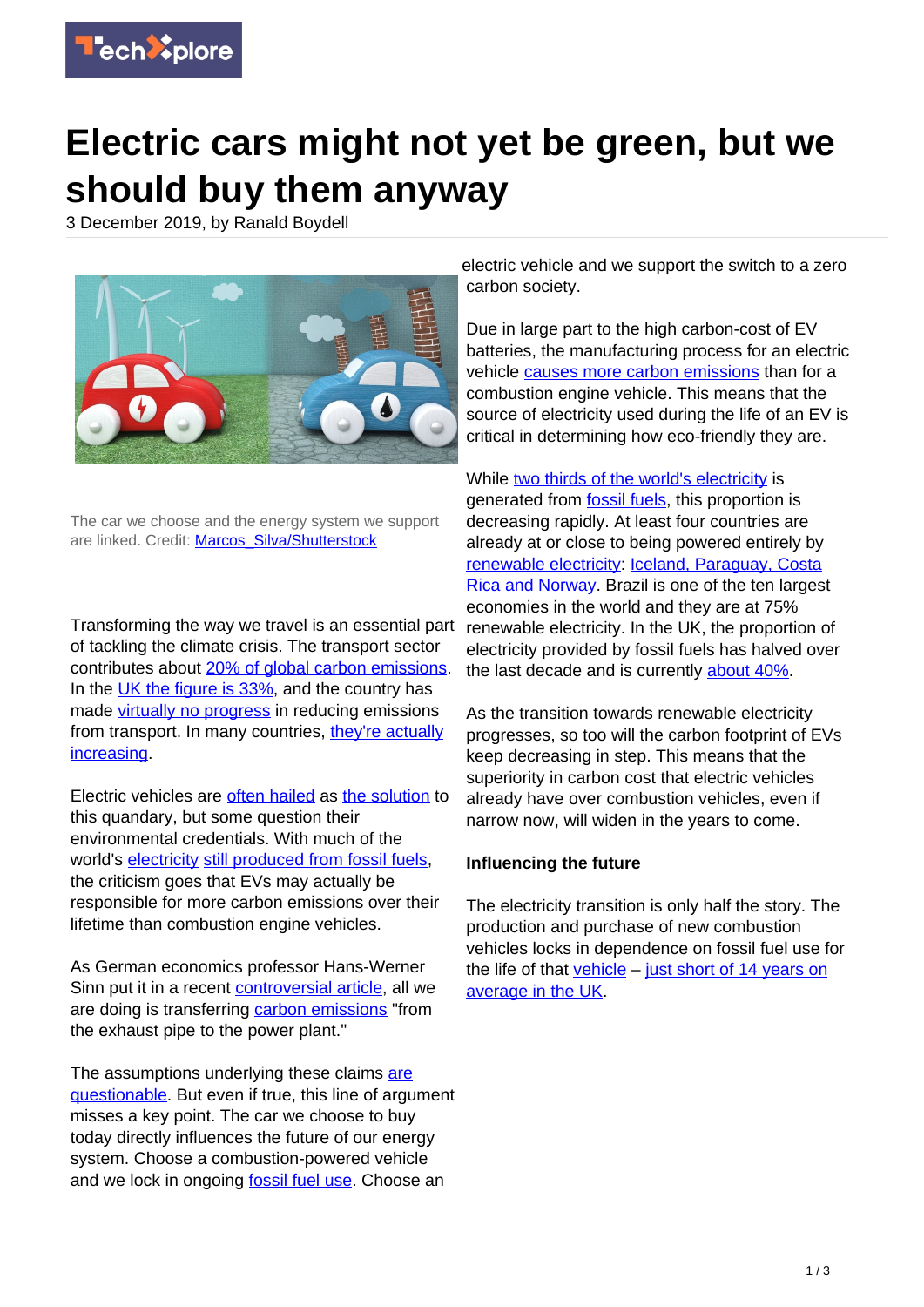



The proportion of electricity generated from renewable sources is increasing fast. Credit: **[TEOH JIN](https://www.shutterstock.com/image-photo/sunset-gaomei-wetland-taichung-1575130438)** [THONG/Shutterstock](https://www.shutterstock.com/image-photo/sunset-gaomei-wetland-taichung-1575130438)

[Retrofitting combustion engines](https://www.vox.com/energy-and-environment/2018/2/16/16926950/hydrogen-fuel-technology-economy-hytech-storage) to use hydrogen or biofuel is an option in theory, but its an expensive one which is probably more applicable to heavy vehicles than cars. Mass use of hydrogen would also require an entirely new and complex distribution system for a gas that is [hard to make](https://energypost.eu/hydrogen-fuel-cell-cars-competitive-hydrogen-fuel-cell-expert/) [and store efficiently](https://energypost.eu/hydrogen-fuel-cell-cars-competitive-hydrogen-fuel-cell-expert/). Biofuel could use existing infrastructure, but would [require vast swathes of](https://www.euractiv.com/section/climate-environment/news/biodiesel-worse-for-the-environment-than-fossil-fuels-warn-green-campaigners/) [agricultural land](https://www.euractiv.com/section/climate-environment/news/biodiesel-worse-for-the-environment-than-fossil-fuels-warn-green-campaigners/) to satisfy demand.

If the number of fossil-fuel powered cars on the road stays high, it will be difficult to make serious headway in reducing transport emissions. In contrast, switching to EVs transfers energy demand from the **[transport sector](https://techxplore.com/tags/transport+sector/)** to the electricity sector, allowing countries to more readily tackle the carbon cost of travel.

Progress in doing so is of course dependent on the speed at which industry and government decarbonise their energy supply. But the technology already exists to shed the grid's reliance on fossil fuels, and many countries have committed to do so by 2050 or sooner. The distribution grid also already exists—we just need to install charging stations.

And in choosing where they source their electricity from, consumers are able to exert much greater influence on the energy transition than the present

transport system that locks them into high-carbon lifestyles. Given that renewable electricity tariffs are already [among the cheapest available,](https://www.theguardian.com/business/2018/aug/22/green-energy-tariffs-uswitch) this could be a particularly potent force for decarbonisation.

## **Grid burden**

The scale of the transition from combustion to electricity-powered transport is huge. Average household electricity demand could [double once](https://www.spenergynetworks.co.uk/pages/electric_vehicles.aspx) [EV charging is included](https://www.spenergynetworks.co.uk/pages/electric_vehicles.aspx), and this will place extra strain on both the grid and energy bills.

But this burden can be cushioned by careful use of technology. For example, cars can be charged overnight when there is surplus capacity, and there are already [special energy tariffs to encourage this.](https://www.britishgas.co.uk/energy/ev-tariff-home.html) Spare electricity from car batteries could also be redirected to the grid when demand is at its peak, making EVs ["virtual power plants"](https://www.sciencedirect.com/topics/engineering/vehicle-to-grid) that [can offset](https://www.businessgreen.com/bg/news/3084388/where-solar-power-was-10-years-ago-study-reveals-vehicle-to-grid-tech-could-save-households-up-to-gbp300-a-year) [increases in household energy bills.](https://www.businessgreen.com/bg/news/3084388/where-solar-power-was-10-years-ago-study-reveals-vehicle-to-grid-tech-could-save-households-up-to-gbp300-a-year)

Of course, producing any large industrial product results in some negative environmental impacts. The mining of lithium for EV batteries is [polluting](https://theicct.org/sites/default/files/publications/EV-life-cycle-GHG_ICCT-Briefing_09022018_vF.pdf) [and depletes water supplies,](https://theicct.org/sites/default/files/publications/EV-life-cycle-GHG_ICCT-Briefing_09022018_vF.pdf) in turn harming [wildlife](https://www.wired.co.uk/article/lithium-batteries-environment-impact) [and compromising local livelihoods](https://www.wired.co.uk/article/lithium-batteries-environment-impact). Ultimately, the best way to reduce the carbon and pollution costs of transport is to make and use less cars, which means that expanding [car sharing](https://blog.ucsusa.org/josh-goldman/car-sharing-climate-change-emissions) and improving public transport are essential.

But for those cars that we do use, EVs are the least bad option. The switch to [electric vehicles](https://techxplore.com/tags/electric+vehicles/) needs to be seen as part of a broader shift in the way society is organised to tackle the climate crisis. That requires consumers, industry, and government to all play their part in creating a [carbon-](https://techxplore.com/tags/carbon/)free future.

This article is republished from [The Conversation](http://theconversation.com) under a Creative Commons license. Read the [original article](https://theconversation.com/electric-cars-might-not-yet-be-green-but-we-should-buy-them-anyway-127932).

Provided by The Conversation